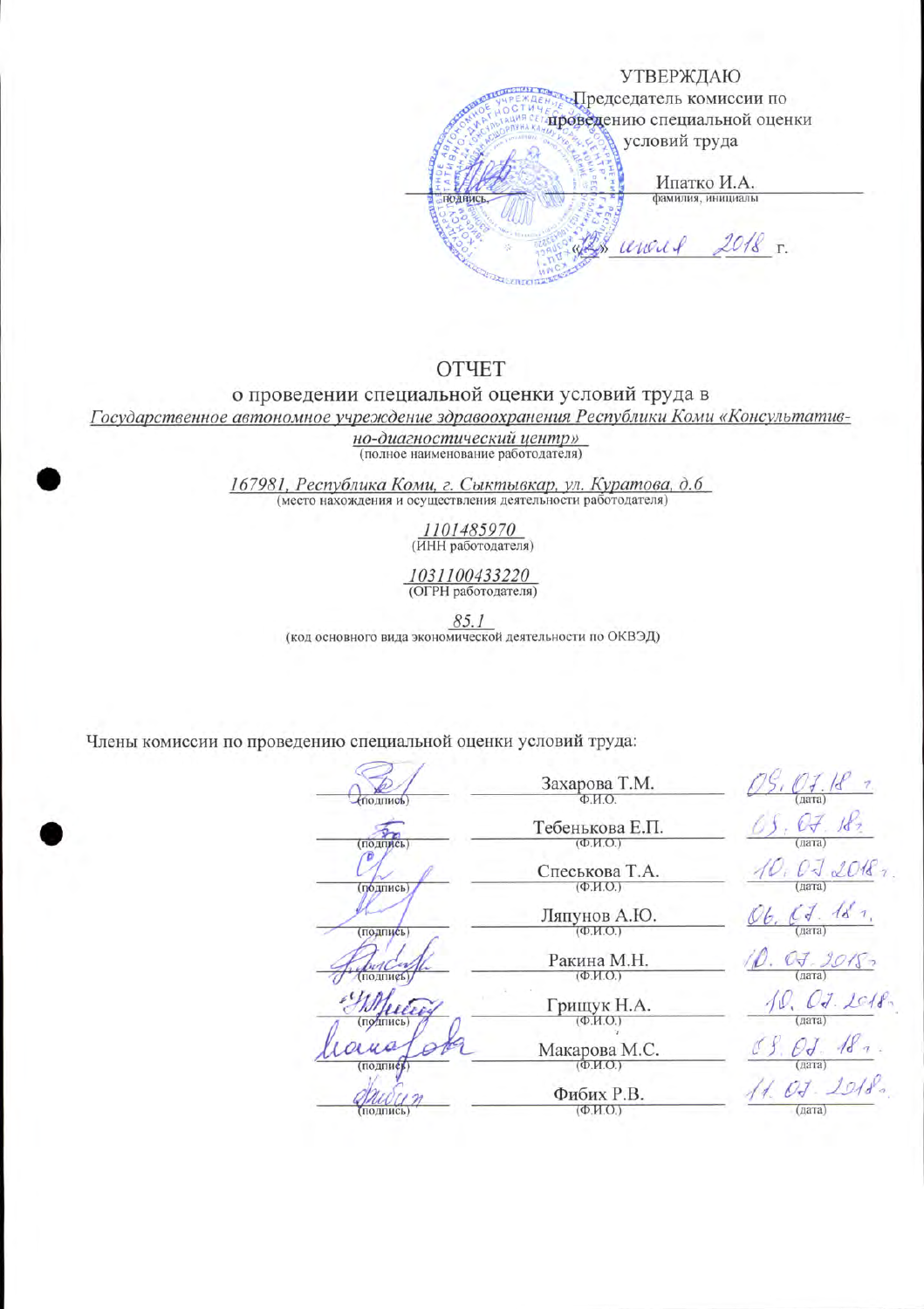## Сводная ведомость результатов проведения специальной оценки условий труда

Наименование организации: Государственное автономное учреждение здравоохранения Республики Коми «Консультативнодиагностический центр»

|                                                  |          | Количество рабочих мест и<br>численность работников, занятых на | і аолица<br>Количество рабочих мест и численность занятых на них<br>работников по классам (подклассам) условий труда из числа<br>рабочих мест, указанных в графе 3 (единиц) |          |     |          |              |     |         |  |  |  |
|--------------------------------------------------|----------|-----------------------------------------------------------------|-----------------------------------------------------------------------------------------------------------------------------------------------------------------------------|----------|-----|----------|--------------|-----|---------|--|--|--|
| Наименование                                     |          | этих рабочих местах                                             |                                                                                                                                                                             |          |     |          |              |     |         |  |  |  |
|                                                  |          | в том числе на которых                                          |                                                                                                                                                                             |          |     |          | класс 3      |     |         |  |  |  |
|                                                  | всего    | проведена специальная<br>оценка условий труда                   | класс 1                                                                                                                                                                     | класс 2  | 3.1 | 3.2      | 3.3          | 3.4 | класс 4 |  |  |  |
|                                                  |          |                                                                 | 4                                                                                                                                                                           | 5.       |     |          | $\mathbf{R}$ |     | 10      |  |  |  |
| Рабочие места (ед.)                              | 297      | 12                                                              | $\Omega$                                                                                                                                                                    | 12       |     |          |              |     |         |  |  |  |
| Работники, занятые на рабо-<br>чих местах (чел.) | 297      | 14                                                              |                                                                                                                                                                             | 14       |     | $\Omega$ |              |     |         |  |  |  |
| из них женщин                                    | 271      | 14                                                              | $\Omega$                                                                                                                                                                    | 14       |     | $\Omega$ |              |     |         |  |  |  |
| из них лиц в возрасте до 18 лет                  | $\Omega$ |                                                                 | $\Omega$                                                                                                                                                                    |          |     |          |              |     |         |  |  |  |
| ИЗ НИХ ИНВАЛИДОВ                                 |          |                                                                 |                                                                                                                                                                             | $\Omega$ |     | 0        |              |     |         |  |  |  |

|                                     |                                                     |                          |                          |                                                     |                          |                          |                                                                                                                                                                                                                                                                                    |                          |                          |                          |                                  |             |                |                            |                                  |                                         |                                                                                                |                                            |                                                            |                                                              |                                                              | Таблица 2                                    |                                             |
|-------------------------------------|-----------------------------------------------------|--------------------------|--------------------------|-----------------------------------------------------|--------------------------|--------------------------|------------------------------------------------------------------------------------------------------------------------------------------------------------------------------------------------------------------------------------------------------------------------------------|--------------------------|--------------------------|--------------------------|----------------------------------|-------------|----------------|----------------------------|----------------------------------|-----------------------------------------|------------------------------------------------------------------------------------------------|--------------------------------------------|------------------------------------------------------------|--------------------------------------------------------------|--------------------------------------------------------------|----------------------------------------------|---------------------------------------------|
|                                     |                                                     |                          |                          |                                                     |                          |                          |                                                                                                                                                                                                                                                                                    |                          |                          |                          | Классы (подклассы) условий труда |             |                |                            |                                  |                                         |                                                                                                |                                            |                                                            |                                                              |                                                              |                                              |                                             |
| Индивидуальный номер рабочего места | Профессия/<br>должность/<br>специальность работника | химический               | биологический            | аэрозоли преимущественно фиброген-<br>ного действия | иуш                      | нифразвук                | ультразвук воздушный                                                                                                                                                                                                                                                               | вибрация общая           | вибрация локальная       | неионизирующие излучения | излучения<br>ионизирующие        | микроклимат | световая среда | гяжесть трудового процесса | напряженность трудового процесса | Итоговый класс (подкласс) условий труда | Итоговый класс (подкласс) условий труда<br>CH <sub>3</sub><br>с учетом эффективного применения | Повышенный размер оплаты труда<br>да, нет) | Ежегодный дополнительный оплачивае-<br>мый отпуск (да/нет) | Сокращенная продолжительность рабоче-<br>го времени (да/нет) | Молоко или другие равноценные пище-<br>вые продукты (да/нет) | Лечебно-профилактическое питание<br>(да/нет) | Льготное пенсионное обеспечение<br>(да/нет) |
| $\mathbf{1}$                        | $\overline{2}$                                      | 3                        | $\overline{4}$           | 5                                                   | 6                        | 7                        | 8                                                                                                                                                                                                                                                                                  | 9                        | 10                       | 11                       | 12                               | 13          | 14             | 15                         | 16                               | 17                                      | 18                                                                                             | 19                                         | 20                                                         | 21                                                           | 22                                                           | 23                                           | 24                                          |
|                                     | Регистратурно-<br>диспетчерский отдел               |                          |                          |                                                     |                          |                          |                                                                                                                                                                                                                                                                                    |                          |                          |                          |                                  |             |                |                            |                                  |                                         |                                                                                                |                                            |                                                            |                                                              |                                                              |                                              |                                             |
| 268A                                | Регистратор                                         | ٠                        | $\overline{\phantom{a}}$ | ×.                                                  | ٠                        | $\blacksquare$           | ÷                                                                                                                                                                                                                                                                                  | ٠                        | ×                        | $\overline{\phantom{a}}$ | ٠                                | ٠           | $\overline{2}$ | ÷.                         | u                                | $\overline{2}$                          | $\overline{\phantom{a}}$                                                                       | Her                                        | Нет                                                        | Нет                                                          | Нет                                                          | Нет                                          | Нет                                         |
| 269A<br>(268A)                      | Регистратор                                         | ٠                        | ÷.                       | ۰                                                   | ä,                       | ٠                        | ۰                                                                                                                                                                                                                                                                                  | ٠                        | ٠                        | $\overline{a}$           | ٠                                |             | $\overline{2}$ |                            | ٠                                | $\overline{2}$                          | $\sim$                                                                                         | Her                                        | Нет                                                        | Her                                                          | Нет                                                          | Нет                                          | Her                                         |
| 270A<br>(268A)                      | Регистратор                                         | ٠                        | ٠                        | ٠                                                   | $\overline{\phantom{a}}$ | ٠                        | ٠                                                                                                                                                                                                                                                                                  | ٠                        | ٠                        |                          |                                  |             | $\overline{2}$ | ä,                         | $\frac{1}{2}$                    | $\overline{2}$                          | ÷                                                                                              | Her                                        | Her                                                        | Her                                                          | Her                                                          | Нет                                          | Нет                                         |
| 271A<br>(268A)                      | Регистратор                                         | ۰                        | ٠                        | ٠                                                   | $\overline{\phantom{a}}$ | $\overline{\phantom{a}}$ | ٠                                                                                                                                                                                                                                                                                  | $\overline{\phantom{a}}$ | ٠                        | ٠                        | ٠                                |             | $\overline{c}$ | ٠                          | ٠                                | $\overline{c}$                          | $\overline{\phantom{a}}$                                                                       | Her                                        | Her                                                        | Her                                                          | Her                                                          | Her                                          | Нет                                         |
| 272A<br>(268A)                      | Регистратор                                         | ٠                        | ٠                        | ü                                                   | ۰                        | $\overline{\phantom{a}}$ | ٠                                                                                                                                                                                                                                                                                  | ٠                        | ÷                        | ×,                       | ۰                                | ٠           | $\overline{2}$ |                            | ٠                                | $\overline{2}$                          | $\overline{a}$                                                                                 | Her                                        | Нет                                                        | Her                                                          | Her                                                          | Нет                                          | Her                                         |
| 273A<br>(268A)                      | Регистратор                                         | ÷                        | ۰                        | ٠                                                   | ٠                        | ٠                        | ٠                                                                                                                                                                                                                                                                                  | $\overline{\phantom{a}}$ | $\overline{\phantom{a}}$ | ÷                        | ۰                                | ٠           | $\overline{2}$ | ٠                          | $\blacksquare$                   | $\overline{2}$                          | $\overline{\phantom{a}}$                                                                       | Her                                        | Her                                                        | Her                                                          | Нет                                                          | Нет                                          | Нет                                         |
| 274A<br>(268A)                      | Регистратор                                         | ٠                        | ٠                        | ٠                                                   | $\frac{1}{2}$            | ٠                        | ٠                                                                                                                                                                                                                                                                                  | $\overline{\phantom{a}}$ | $\tilde{\phantom{a}}$    | $\overline{\phantom{a}}$ | ٠                                |             | $\overline{c}$ |                            | $\overline{\phantom{a}}$         | $\overline{2}$                          | $\overline{\phantom{a}}$                                                                       | Her                                        | Нет                                                        | Her                                                          | Нет                                                          | Нет                                          | Нет                                         |
| 275A                                | Регистратор                                         | $\overline{\phantom{a}}$ | $\overline{a}$           |                                                     | $\overline{a}$           | $\overline{\phantom{a}}$ | ٠                                                                                                                                                                                                                                                                                  | ¥                        | ¥                        | ÷                        | ÷                                | ù.          | $\overline{2}$ | $\overline{a}$             | $\overline{a}$                   | $\overline{2}$                          | $\overline{\phantom{a}}$                                                                       | Нет                                        | Нет                                                        | Нет                                                          | Нет                                                          | Нет                                          | Нет                                         |
| 275.1A<br>(275A)                    | Регистратор                                         | ٠                        | ٠                        | ٠                                                   |                          |                          | ۰                                                                                                                                                                                                                                                                                  | ٠                        | ٠                        | ٠                        |                                  |             | $\overline{c}$ | $\frac{1}{2}$              | $\overline{\phantom{a}}$         | $\overline{2}$                          | ٠                                                                                              | Нет                                        | Her                                                        | Нет                                                          | Нет                                                          | Her                                          | Her                                         |
| 276A                                | Регистратор                                         | $\blacksquare$           | w                        | ٠                                                   | ٠                        | ٠                        | $\centering \centering \includegraphics[width=0.85\textwidth]{figs/fig_1002-100}}% \caption{The 3D (black) method is used to be used for the left and right. The left and right is the same time. The right is the same time, the right is the same time.} \label{fig:fig:fig:1b}$ | ٠                        | $\tilde{\phantom{a}}$    | ٠                        | ٠                                | ٠           | $\overline{c}$ | $\overline{\phantom{0}}$   | $\overline{\phantom{a}}$         | 2                                       | ٠                                                                                              | Нет                                        | Her                                                        | Her                                                          | Нет                                                          | Нет                                          | Нет                                         |
| 276.1A<br>(276A)                    | Регистратор                                         | $\overline{\phantom{a}}$ | ٠                        |                                                     | ٠                        | ٠                        | ٠                                                                                                                                                                                                                                                                                  | ٠                        | $\blacksquare$           | ÷                        | ٠                                | ٠           | $\overline{2}$ | ٠                          |                                  | $\overline{2}$                          | ۰                                                                                              | Her                                        | Her                                                        | Her                                                          | Her                                                          | Her                                          | Нет                                         |
|                                     | Центр профпатологии                                 |                          |                          |                                                     |                          |                          |                                                                                                                                                                                                                                                                                    |                          |                          |                          |                                  |             |                |                            |                                  |                                         |                                                                                                |                                            |                                                            |                                                              |                                                              |                                              |                                             |
| 135                                 | Регистратор                                         | $\bullet$                | ÷                        | ٠                                                   | ×,                       |                          | ٠                                                                                                                                                                                                                                                                                  | ۰                        | $\overline{\phantom{a}}$ | ×                        |                                  |             | $\overline{c}$ |                            |                                  | $\overline{2}$                          |                                                                                                | Нет                                        | Her                                                        | Her                                                          | Нет                                                          | Нет                                          | Her                                         |

Дата составления: 02.07.2018

Председатель комиссии по проведению специальной фустфику/условий труда Главный врач

 $H$ 

 $\ell$ 

(поднись)

Члены комиссии по проведению специальной оценки условий труда: Специалист по ОТ ₩ (должность)

И.о.зав. отделением, врач функциональной диагностики ость

Заместитель главного врача по КЭ и ОМР (долж хть

Заведующий выездной поликлини-КИ

Тебенькова Е.П.

Ипатко И.А.

Захарова Т.М.

Спеськова Т.А.  $(\Phi, H, O)$ 

Ляпунов А.Ю.

 $OS. C1.18$ 

 $03.07.18$ 

 $rac{f'_{c}}{f_{c}}$ 

 $69.0718$  $O6. O7.$  Low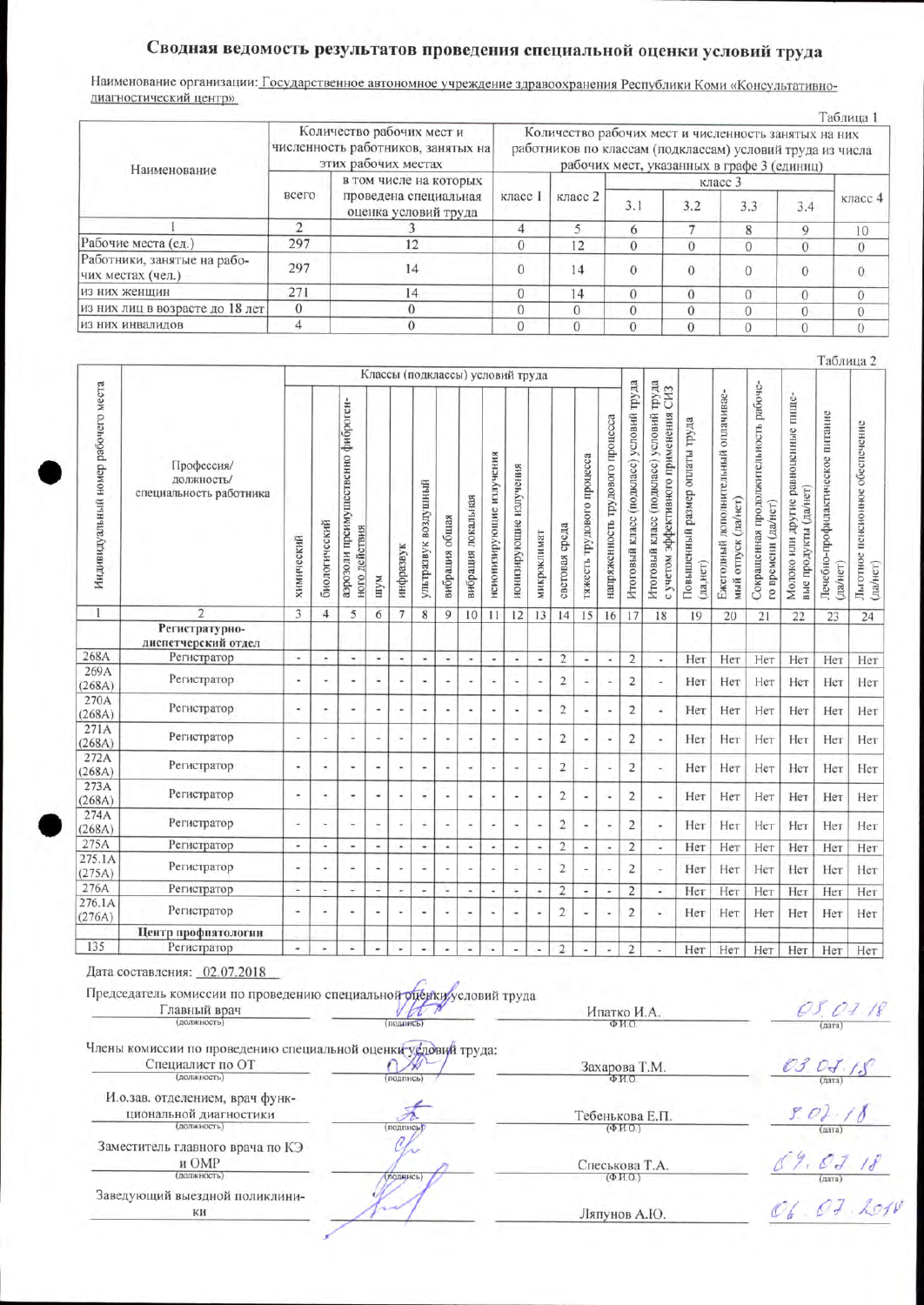| подвись)<br>(должность)                                                                                                | $(\Phi$ <sub>M</sub> O <sub>.</sub> )                                     | (дата)                |
|------------------------------------------------------------------------------------------------------------------------|---------------------------------------------------------------------------|-----------------------|
| Старшая медицинская сестра РДО                                                                                         | Ракина М.Н.<br>$(\Phi$ <sub>M</sub> O <sub>.</sub> )                      | 02.07.<br>лата        |
| подписк)<br>(должность)<br>Директор гостиницы                                                                          | Грищук Н.А.<br>$(\Phi, M.0.)$                                             | 27.201<br>(дата)      |
| подпись<br>(должность)<br>ras<br>Зам. главного врача по кадрам<br>(подпису<br>(должность)                              | Макарова М.С.<br>(Φ.M.O.)                                                 | 03.07 2018<br>(дата)  |
| Председатель профсоюзной орга-<br>низации<br>(подпись)<br>(должность)                                                  | Фибих Р.В.<br>$(\Phi$ <sub>M</sub> O <sub>.</sub> )                       | 03.04.2918.<br>(дата) |
| Эксперт(-ы) организации, проводившей специальную оценку условий труда:<br>3087<br>(подпись)<br>(№ в реестре экспертов) | Фельцингер Алексей Александрович<br>$(\Phi$ <sub>H</sub> O <sub>.</sub> ) | 02.072018<br>(дата)   |

 $\mathcal{L}(\mathcal{A})$  and  $\mathcal{L}(\mathcal{A})$  . In the case of  $\mathcal{A}(\mathcal{A})$ 

 $\alpha$